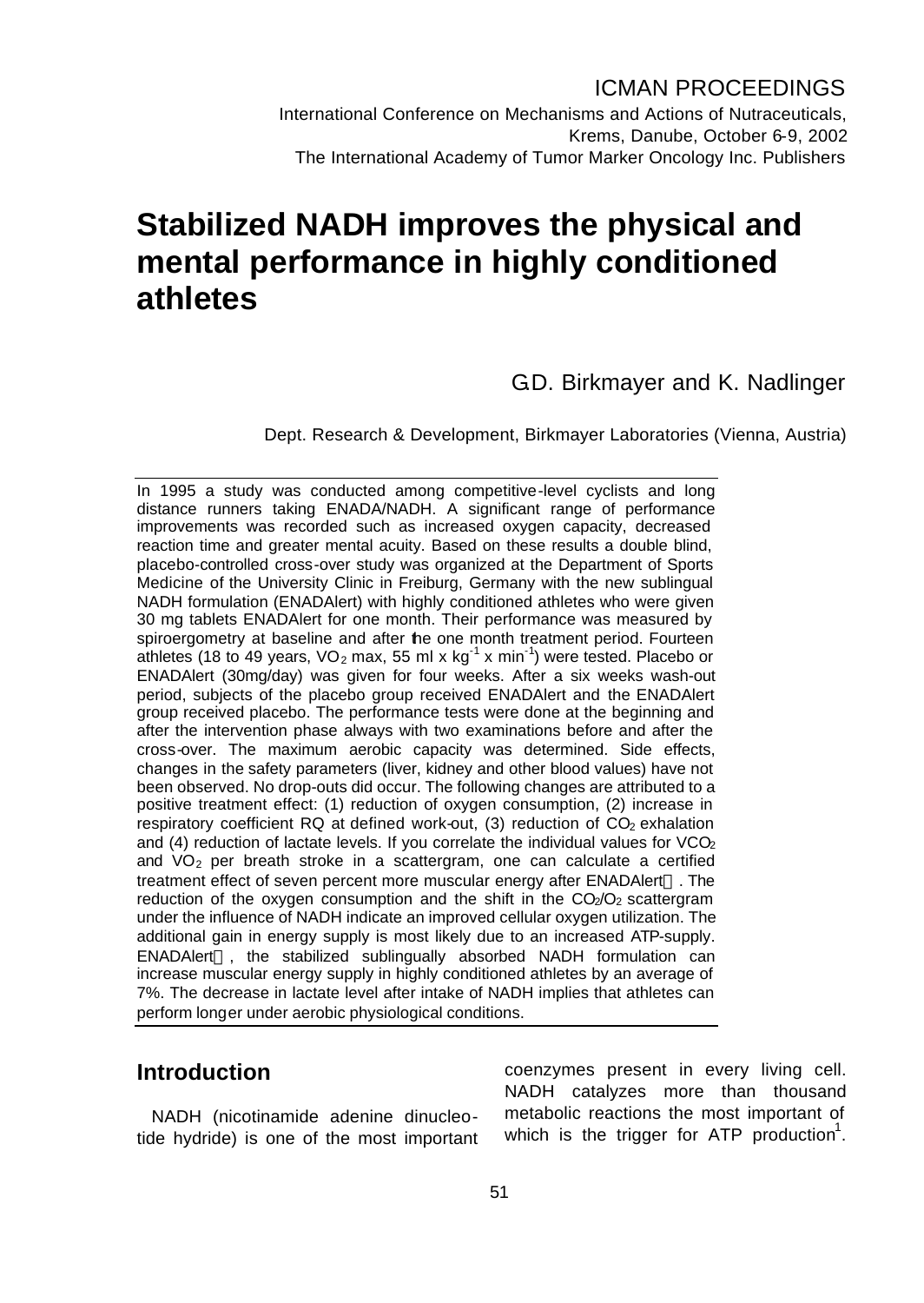Furthermore, it plays a decisive role in cell regulation and  $DNA$  repair<sup>2</sup> as well as stimulator of the cellular immune system. $3$ Due to his high redox potential, NADH has an enormous antioxidative capacity<sup>4</sup>. The content of NADH in organ and tissue reflects the need for it. The highest concentration is found in heart cells (90 mcg/g tissue), brain (50 mcg/g tissue) and muscles (50 mcg/g tissue). The organs with the highest amount for energy (heart and brain) contain the highest level of NADH. In an aging organism and in any patient with chronic diseases a certain .<br>NADH deficiency<sup>5</sup> and ATP deficiency<sup>6</sup> could be detected. This leads to a decline in the availability of energy of the cells and organs. *In vitro* as well as *in vivo* studies showed that the cellular energy metabolism and ATP production can be improved by exogenous NADH<sup>7,8</sup>. Based on this finding, a study protocol was developed to find out whether the stabilized, sublingually absorbable form of NADH (ENADAlert)® has an energy and performance increasing effect.

## **Method**

In a double-blind, placebo-controlled cross-over study, fourteen highly conditioned athletes (18-49 yrs,  $VO<sub>2</sub>$  max  $>$ 55 ml/kg/min) with a constant training and nutritional program were investigated. They received ENADAlert (stabilized sublingual form of NADH) or an identically looking placebo tablet. The daily dosage was 30 mg of NADH which was applied for four weeks. After that, a six-week wash-out phase took place and then, in a cross-over design the placebo subjects received NADH and the NADH subjects received placebo. The maximal aerobic capacity was determined on a tread mill including spiroergometry. As parameter for ventilation, the oxygen uptake  $(VO<sub>2</sub>$  in ml/min) and the carbon dioxide exhalation  $(VCO<sub>2</sub>$  in ml/min) were measured. In addition, the heart frequency as well as the

lactate levels in capillary blood was determined. The respiratory ratio (RQ) was calculated. The subjects were examined in a standard tread mill with a long-term endurance test in which a steady state at 7% of the individual  $VO<sub>2</sub>$  max over 14 minutes took place. For the entire test period, the parameters for ventilation  $VO<sub>2</sub>$ and VCO<sub>2</sub> were determined. The data of the cross-over design were evaluated by non-parametric statistical procedures (Mann-Whitney-Wilcoxson-test).

Approbability of P <0.05 was regarded as statistically significant.

## **Results**

Subjects received 30 mg/day over a period of four weeks. Neither side-effects nor changes in all clinical chemical and hematological parameters were observed. No drop-outs did occur. Changes in the training condition or well-being have not been found in the diary. Under NADH, a reduced uptake of oxygen of 6.2% (base is 0.07; 42.8 vs. 40.2 ml/kg/min) could ascertain this treatment effect. This reduction of oxygen consumption could also be found by using the RQ in the aerobic transition phase  $(VO<sub>2</sub>$  values around 3000 ml). If the individual values for  $VCO<sub>2</sub>$  and  $VO<sub>2</sub>$  per breath stroke are inserted in one for subjects taking placebo (Fig. 1A: Treat 0) and in one for subjects taking ENADA/NADH (Fig. 1B: Treat 1) scattergrams and evaluated, a coefficient could be calculated. This coefficient differs in the subjects taking NADH (Fig. 1B), than in the subjects taking placebo (Fig. 1A). An  $O<sub>2</sub>$  sparring effect of 5.9% was found under supplementation with NADH. The heart frequency and lactate level in the blood were identical between the placebo and the NADH group. However, in the endurance trial under aerobic steady state condition, a 14% lower lactate level was found in the NADH group. ( $p = 0.07, 1.67$ ) vs. 1.43 mmol/l). The additional gain in energy supply is most likely due to an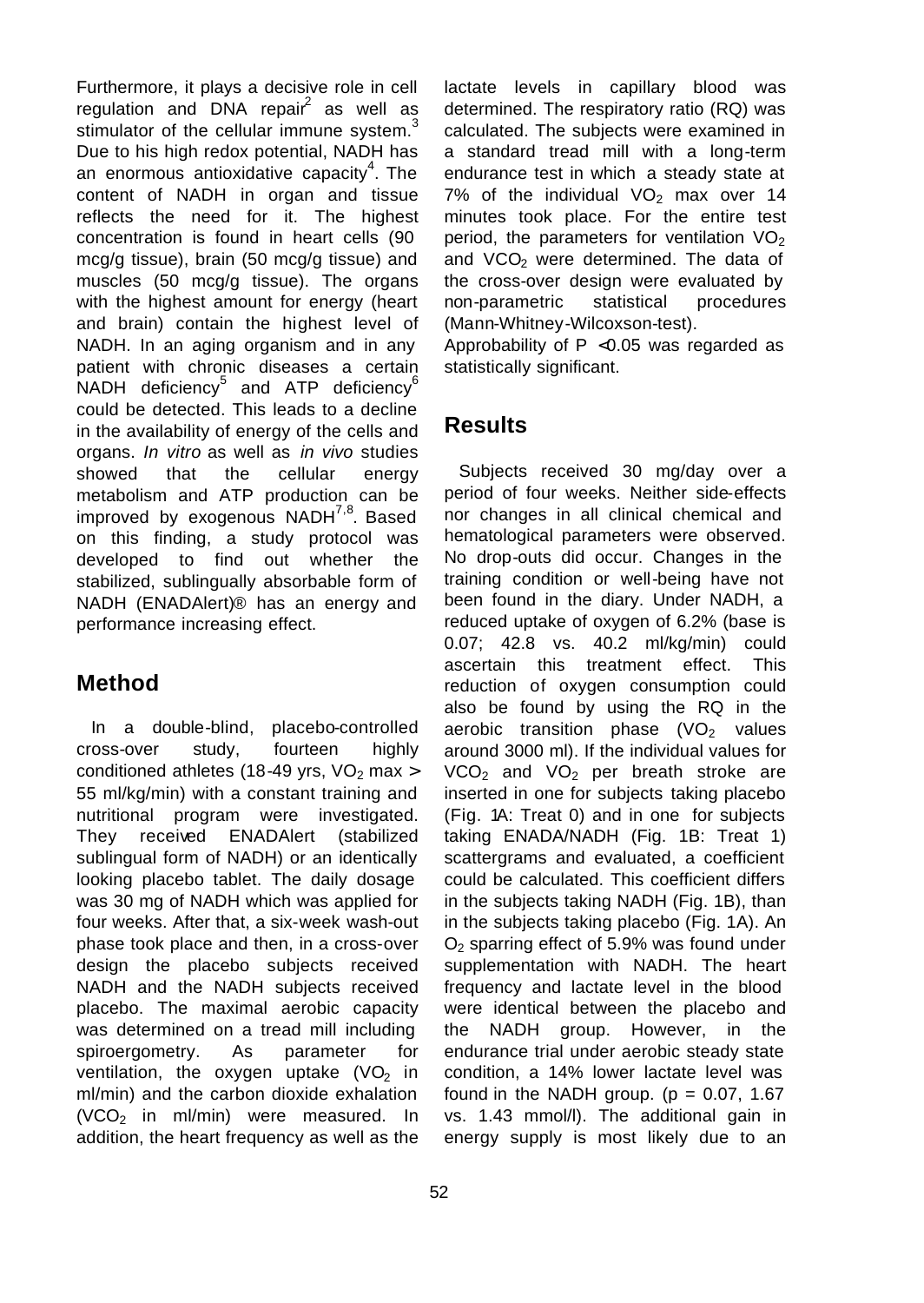increase of the ATP production.  $ENADAlert^{TM}$ , the stabilized, sublingually absorbable form of NADH can increase muscular energy in athletes by an average

of 7%.<sup>7</sup> The decrease in lactate levels after intake of NADH implies that athletes can perform longer under aerobic physiological conditions.



Fig. 1A





#### **Discussion**

*In vitro* studies have shown that NADH does influence the metabolism of a cell, in particular the production of ATP. In a double-blind, placebo-controlled, FDA approved clinical trial it has been demonstrated that ENADA/NADH can improve the energy level of subjects suffering from chronic fatigue syndrome  $(CFS)^9$ . In another study, it was found that

patients suffering from chronic fatigue syndrome do show an ATP deficiency in their muscle tissue after physical exercise as measured by nuclear magnetic resonance<sup>6</sup>. The question this study should have answered was: Can highly conditioned athletes, from whom one would assume that they have a maximum reserve in energy, still gain an increase? In order to achieve this, NADH must enter the cell and must reach the target in the cell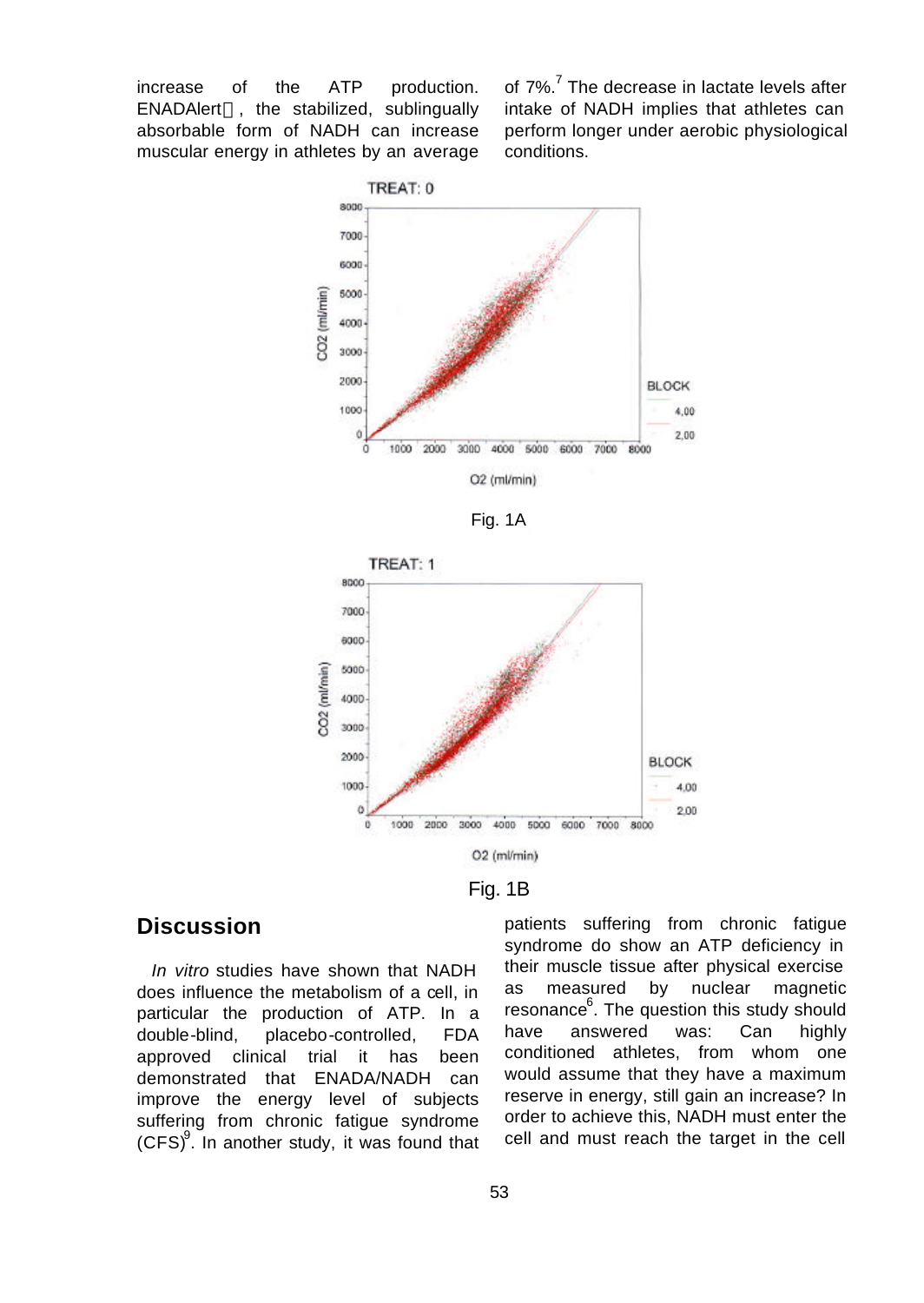where ATP is produced. ENADA, the stabilized, orally absorbable form of NADH, is absorbed in the intestinal tract. NADH penetrates the intestinal mucosa by passive diffusion. ENADA also passes the blood-brain-barrier as shown by studies performed in rats. 20 minutes after oral application of ENADA/NADH to rats, an increase of NADH in the rat brain court was detected by laser induced NADH fluorescence $10$ . There is also evidence that NADH penetrates the cell membrane and possibly also the mitochondrial membrane. When pheochromacytoma cells (PC12 cells) are incubated with NADH in the culture medium, an increase in mitochondrial membrane potential can be detected<sup>11</sup>. This finding provides indirect evidence of a higher energetic state of the cell. Even more convincing evidence could be obtained in isolated single heart cells. If these cells are incubated with NADH, a dosage-dependent increase in ATP concentration in the cell can be found<sup>12</sup>. From this observation one can deduce NADH must pass the cell membrane to induce ATP production. This is the most likely mechanism by which ENADA/NADH leads to an increase in energy state in muscle tissue. The reduction of the oxygen consumption and a change in the  $CO<sub>2</sub>/O<sub>2</sub>$ scattergram indicates an improved cellular bioavailability of NADH and due to this to an increased ATP supply. This mechanism of action is supported by the reduction of the lactate level in the blood under NADH treatment. If highly conditioned athletes gain on average 7% more muscular energy by NADH, one can calculated on the basis of well-known parameters that healthy nonathletic individuals may achieve an increase in energy of 25%. A decline in the energy level is observed frequently in elderly people. Based on the findings of this study, the energy level of elderly individuals could be increased considerably by supplementing with ENADA/NADH. Furthermore, an application for the so-called mitochondrial diseases such as Parkinson´s and

Alzheimer´s disease could be considered. In those ailments, the energy production in the mitochondria is reduced due to a defect in the enzyme system responsible for energy production such as the NADH ubiquinone reductase. In a number of controlled clinical trials it could be shown that ENADA improves symptoms of patients with Parkinson's disease<sup>13</sup> and Alzheimer's disease $14$ . ENADA, the stabilized, orally absorbable form of NADH may also be helpful for a number of bioenergetic related ailments.

## **References**

- 1. Alberts B., Bray D., Lewis J., Raff M., Roberts K., Watson J.D.: Energy Conversion: Mitochondria and chloroplasts. In: Molecular biology of the cell.  $3<sup>d</sup>$  ed. New York: Garland: 1994.
- 2. Zhang J.R., Vrecko K., Nadlinger K., Storga-Tomic D., Birkmayer G.D., Reibnegger G.: The reduced coenzyme nicotinamide dinucleotide (NADH) repairs DNA damage of PC12 cells induced by doxorubicin. J Tumor Marker Oncol 1998; 13:5-17.
- 3. Nadlinger K., Birkmayer J. Gebauer F and Kunze R.: Influence of Reduced Nicotinamide Adenine Dinucleotide on the Production of Interleukin-6 by Peripheral Human Blood Leukocytes. Neuroimmunomodulation 2002; in press
- 4. Stryer L.: Oxidative Phosphorylation. In: Stryer L., editor. Biochemistry.  $3<sup>d</sup>$ ed. San Francisco and New York: W.H. Freeman and Co.; 1988.
- 5. Birkmayer G.D.: "Enzyme-based Assay fir Determining Effects of Exogenous and Endogenous Factors of Cellular Energy Production". Patentschrift, U.S. Patentnr. 6, 248, 552.
- 6. Wong R., Lopaschuk G., Zhu G., Walker D., Catellier D., Burton D., Teo K., Collins-Nakai R., Montague T.: